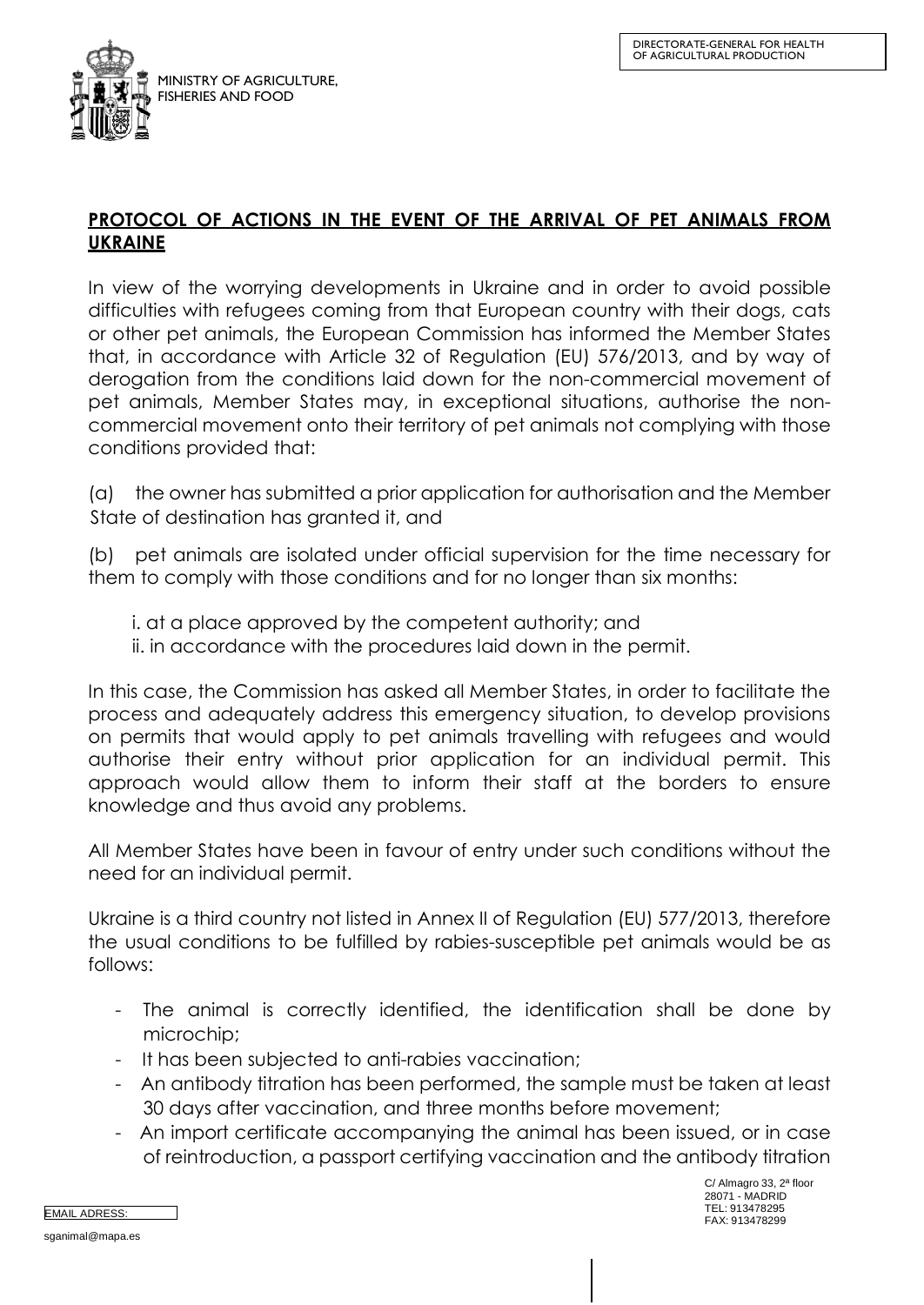

test is needed.

Dogs, cats and ferrets under seven months of age are not allowed to enter (period established by the age of vaccination and the determination of postvaccination antibodies).

It is foreseeable the arrival of pet animals that do not meet with the above conditions, making it necessary to establish a homogeneous action protocol throughout the territory of Spain in order to mitigate the risks inherent in this situation.

## **Rabies introduction risk assessment (RABV) in Spain**

The main risk to our country has been and continues to be North Africa, which is a highly endemic territory and a frequent source of imported cases in Ceuta and Melilla. This is demonstrated by the current outbreak in Melilla, which has become endemic and difficult to control and eradicate, and it has increased the level of risk for the rest of the national territory.

The next level of risk, although considerably lower, has been represented by the illegal import of purebred dogs from Eastern European countries. With the current situation in Ukraine, the risk from this area increases significantly, although it is currently difficult to quantify as there is no estimate of the number of pets that may arrive with refugees from that country. However, a qualitative risk assessment can be carried out.

Ukraine remains the only country in Europe where rabies is widespread among animals and humans (Regulatory Mechanism in Biosystems, 2021). There are about 1,600 cases of rabies in animals in Ukraine annually and sporadic cases in humans have been reported despite preventive measures. Cases involve both dogs and cats, although the proportion of attacks on humans by infected animals was, in the period 1996-2020, dogs (1:124), cats (1:25), wild animals (1:7) and farm animals (1:2). Geographically, attacks on humans by domestic carnivores were most frequently observed in the eastern part of Ukraine, due to the high urbanisation of the region and the high density of the human population.

In the past 25 years, 63 human cases of rabies have been reported. The main sources of rabies were dogs (24 cases) and cats (22 cases). Gaps in rabies control measures are the lack of agreed coordination of cross-sectoral linkages, lack of significant efforts to raise public awareness and the lack of funding for rabies prophylaxis programmes for humans and animals.

In conclusion, it can be inferred that the qualitative risk of pet animals that may arrive accompanying their owners without ensuring compliance with the usual

C/ Almagro 33, 2ª floor 28071 - MADRID TEL: 913478295 FAX: 913478299 EMAIL ADRESS: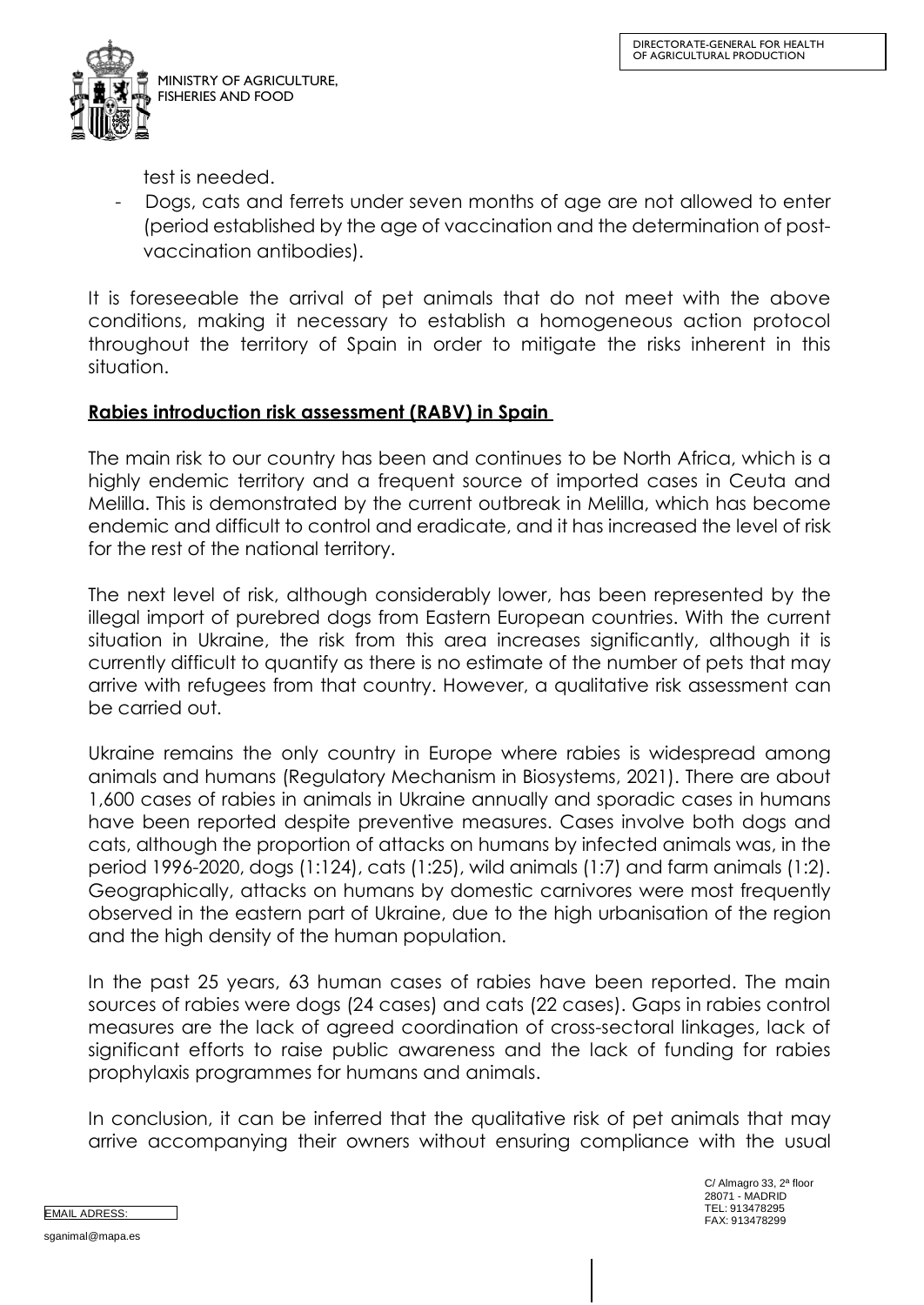

requirements is very high, and depending on the number of refugees entering our country in this situation, the quantitative risk can be significantly increased. Therefore, the preliminary assessment is of high risk.

This makes it particularly relevant, in the current context, the undoubted effectiveness of having our native population of dogs, cats and ferrets properly protected as an effective containment measure. The arrival of pet animals from Ukraine in areas where the native pet population does not have the adequately protection will require the following risk mitigation measures to be taken to the utmost.

## **Risk mitigation measures**

Any public administration, whether at national, regional or local level, including State security forces, regional and municipal police forces, as well as any professional related to public health or animal health, shall immediately inform the Official Veterinary Services of the Autonomous Community of the arrival of a pet animal (mainly a dog, cat or ferret) accompanying refugees from Ukraine.

The Official Veterinary Services of the Autonomous Communities shall take the necessary measures, in cooperation with the other competent authorities and, where appropriate, with other private entities or health professionals who collaborate on a voluntary and non-profit-making basis, so that the following protocol of action is applied as soon as possible, depending on the evaluation carried out on a case-by-case basis:

**Identification**: if the animal is identified with a microchip and the microchip is legible, re-identification is not necessary. Otherwise, it will be identified with a microchip. The EU passport will not be issued to Ukrainian owners until all the requirements of this protocol have been met and the necessary quarantine periods have been completed.

## - **Vaccination against rabies**:

1. If the animal is found, with the available documentation, to have been vaccinated in Ukraine, blood shall be taken for titration of antibodies and revaccination shall be carried out at that time in any case. Pending the result of the titration, the animal shall be kept in home isolation with the owner. If the titration is favourable, the animal will remain with the owner in house isolation until completing a period of 3 months from the collection of blood. If the titration is unfavourable, a new titration will be carried out after 30 days, staying in quarantine in a public or private centre. If the titration is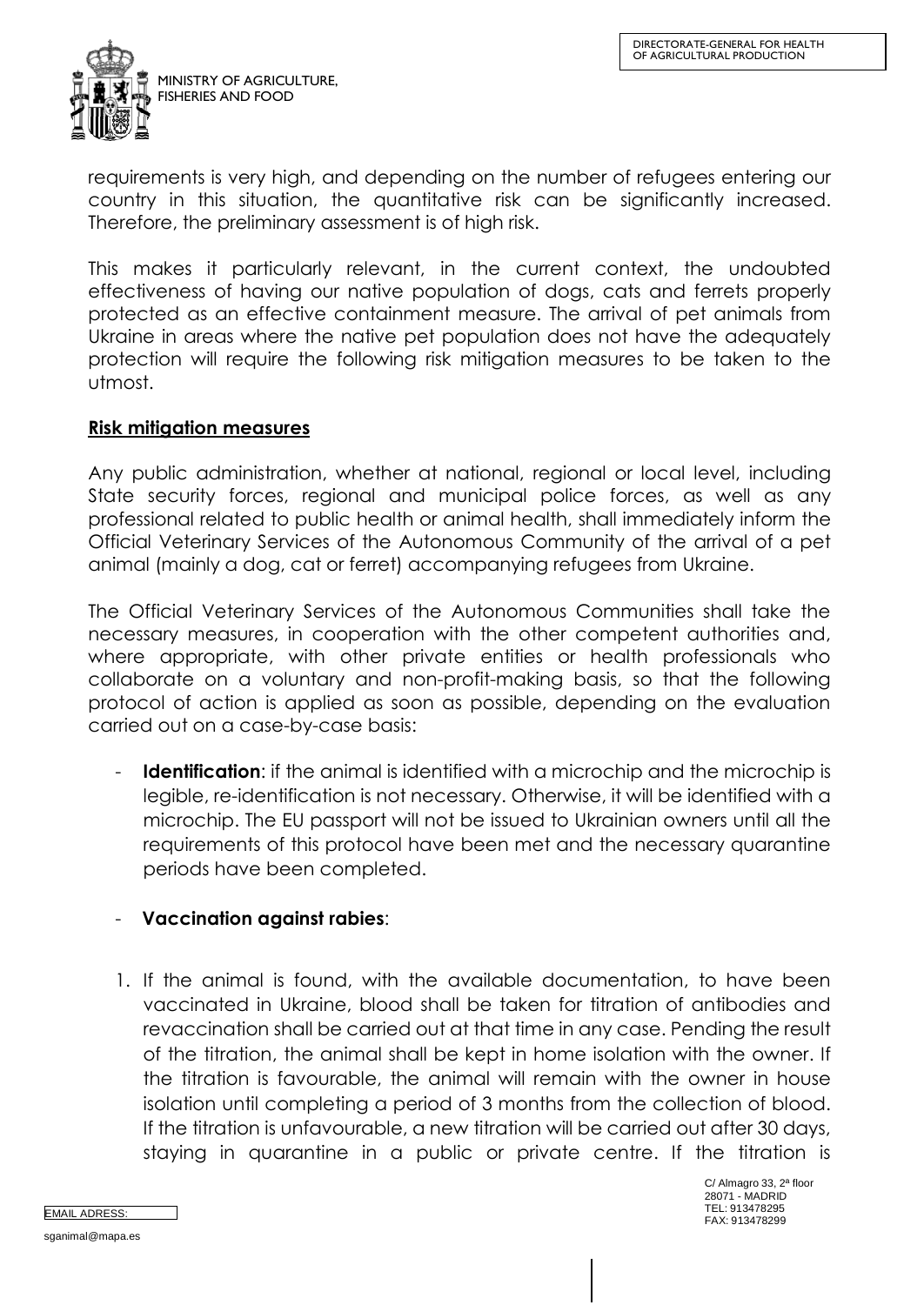

unfavourable, revaccination will be carried out 2 months after the previous vaccination and the pet animal will remain in the quarantine centre, with a new titration of antibodies 30 days after the second vaccination; if the titration is unfavourable again, quarantine will be completed in the centre for a maximum period of 6 months from the first blood collection. If the titration is favourable, the animal will complete the quarantine period of 3 months from the blood collection in the company of its owner.

- 2. If the animal has been vaccinated on the entry into the European Union, blood shall be taken if more than 30 days have passed since vaccination. Otherwise, the animal shall be quarantined in a public or private centre until this period has elapsed. If the titration is favourable, the animal will complete the quarantine period of 3 months from the blood collection in the company of its owner. If the titration is unfavourable, the animal shall be revaccinated 2 months after the first vaccination and shall continue to act as in paragraph 1.
- 3. If the animal is not vaccinated, it will be vaccinated first and will remain in quarantine in a public or private centre; after 30 days, a blood sample will be taken for antibody titration. If the titration is favourable, it will complete the 3 month quarantine period at the centre; if unfavourable, revaccination after 2 months and shall continue in the same way as in points 1 and 2.

In all the above cases of quarantine in a public or private centre, the Autonomous Communities may, following a case-by-case risk analysis, authorise the quarantine to be carried out in the company of the owner, in his/her house, especially in the case of cats and ferrets.

In the event that the centre or place of arrival of the refugees with their pets is an intermediate centre or place of arrival (transit) for the subsequent relocation to different destinations, the Autonomous Community of arrival will initiate all the actions contemplated in this protocol, although quarantine, where appropriate, will be carried out with the owner. Once the final destination of the owners and their animals is known, the Autonomous Community of arrival will informed the Autonomous Community of destination about the situation of the animals in terms of compliance with this protocol, so they can complete the actions in the final destination.

The serological tests will be carried out at the National Reference Laboratory in Santa Fe, free of charge.

In the event that it is necessary to carry out quarantine in public or private centres